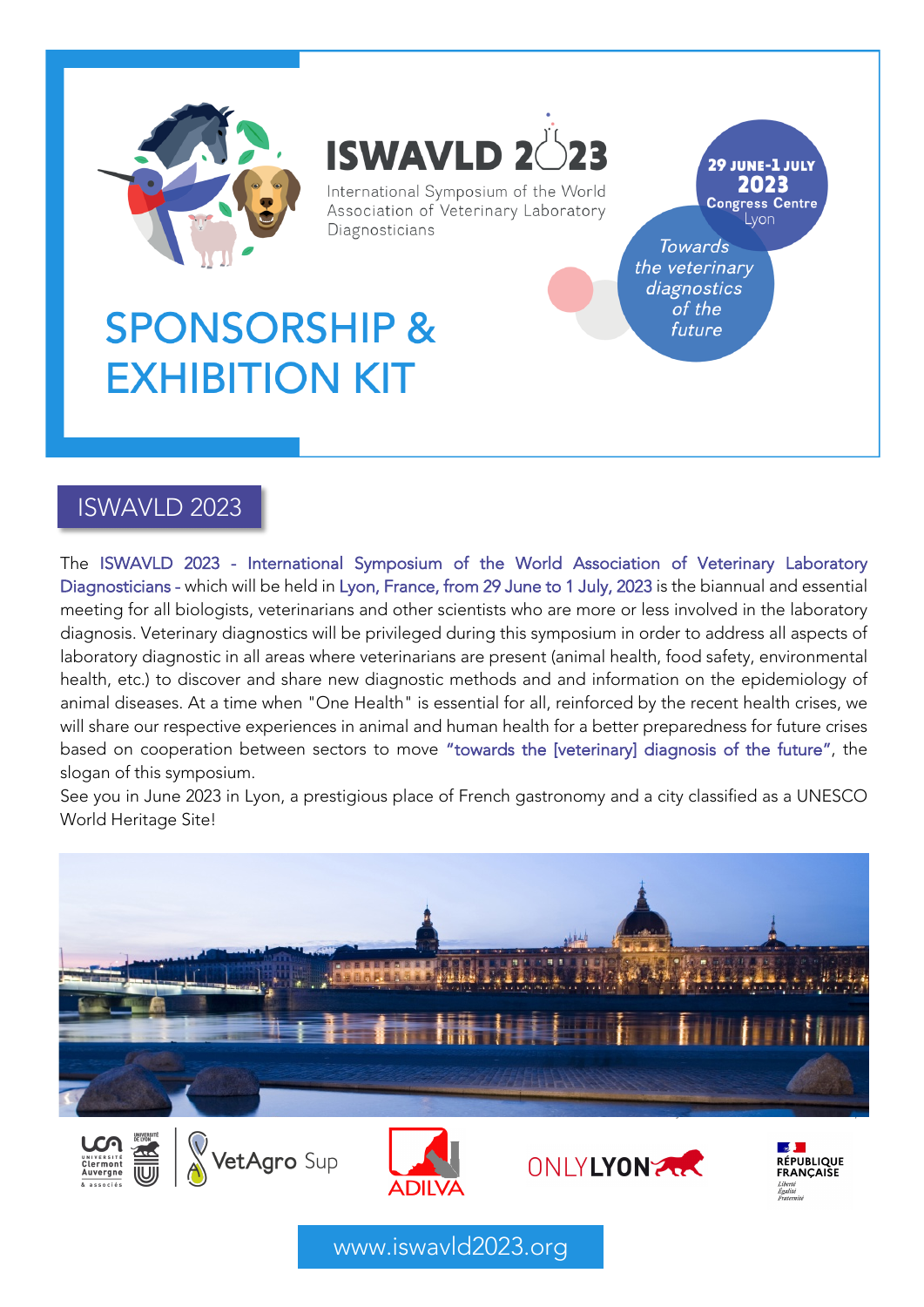**LYON**: a two thousand year city, situated at the junction of the Rhône and the Saône rivers. From the beginning of the industrial era, Lyon has attracted many companies representing various industrial sectors making its economic growth one of the most dynamic in the country.

This expansion fostered the development of **research and higher education institutions**, including private and public research centers, universities and engineering schools. **Université de Lyon** is considered as the second academic center in France after Paris, with more than **150,000 students**.

Currently, Lyon is the primary city of a community of about **2 million people**. Lyon is easily accessible by all means of transportation from Europe, and from all continents. France welcomes international visitors from all over the world and June is a fine period for visiting Lyon and surroundings.

Lyon is also known to be the cradle of veterinary education since the **first veterinary school in the world** welcomed, on February 13, 1762, its first students in the second city of the kingdom of France. In 2010, the National Veterinary School of Lyon became **VetAgro Sup**. Investment in veterinary and human medicine continued in Lyon with the establishment of many companies involved in this sector of activity, such as bioMérieux, a world leader in diagnostics.

- 2<sup>nd</sup> French City for International Events  **550 research** labs in 2018
- Lyon Saint-Exupéry International Airport  **150,000** students **13,300** researchers **5,400** post-docs
- 766 km of bicycle paths **and surroundings 240** start-ups in Lyon and surroundings
	-

● 4,617 restaurants - 19 Michelin stars **●** 1<sup>st</sup> most liveable city in France *(The Economist Intelligence 2017)*

#### **Key-points in 2018 about the France vet demography**

- **18,341 vets**: 9,431 female / 8,910 male Mean age = 42.30 vears
- 
- **14,934** vets involved in companion animals medicine
- **6,782** vets involved in livestock medicine  **2,646** vets involved in equine medicine
- 246 specialists **and in the set of the 93** vets involved in laboratory diagnostic
- 
- **11.566** vets in practices 6,775 vets as employees
	-
	-
- 
- 1,520 vets in governmental institutions (Army, Ministry of Agriculture, ...)
	- Including 469 professors and lecturers in veterinary faculties
	- 4 veterinary faculties (Maisons-Alfort, Lyon, Nantes & Toulouse)

| HIGHTOLHS<br>TOPICS | <b>PLENARY SESSIONS</b>                                                                                                               | <b>KEYNOTE SPEAKERS</b>                                                                                                                                                                                                                                              |
|---------------------|---------------------------------------------------------------------------------------------------------------------------------------|----------------------------------------------------------------------------------------------------------------------------------------------------------------------------------------------------------------------------------------------------------------------|
|                     | The "One Health" Concept                                                                                                              | • Dr. Anthony FOOKS, Animal and Plant Health Agency, UK<br>• Dr. JC MANUGERRA, Pasteur Institute, France                                                                                                                                                             |
|                     | <b>Recent developments</b><br>in animal health and food safety                                                                        | • Dr. Kimberly DODD, Foreign Animal Disease Diagnostic Lab., USA<br>• Dr. Sylvie PERELLE, Université Paris Est, ANSES, France                                                                                                                                        |
|                     | The new technologies for the<br>diagnosis in animal health and<br>food safety                                                         | • Dr. Martin BEER, Institute of Diagnostic Virology, Germany<br>* Prof. Dr. Achariya SAILASUTA, Companion Animal Cancer<br>Research Unit, Thailand                                                                                                                   |
|                     | Antimicrobial resistance:<br>A worldwide concern                                                                                      | • Dr. Frédéric LAURENT, University of Lyon, France<br>• Dr. Samuel KARIUKI, Kenya Medical Research Institute, Kenya                                                                                                                                                  |
|                     | <b>Special Keynote lecture:</b><br>The history of a (very)<br>successful diagnostic tool from<br>the veterinary field: the ifn-y test | • Dr. Paul WOOD, GALVMed, Scotland and CSIRO, Australia                                                                                                                                                                                                              |
|                     | <b>PARALLEL SESSIONS</b>                                                                                                              | • Dr Francesca CALONI, Università degli studi di Milano, Italy<br>• Dr Udeni BALASURIYA, Louisiana Animal Disease Diagnostic<br>Laboratory, USA<br>• Dr Joan K LUNNEY, Beltsville Agricultural Research Center, USA<br>Dr Brian BIRD, One Health Institute, USA<br>٠ |

VET OVERVIEW

VET OVERVIEW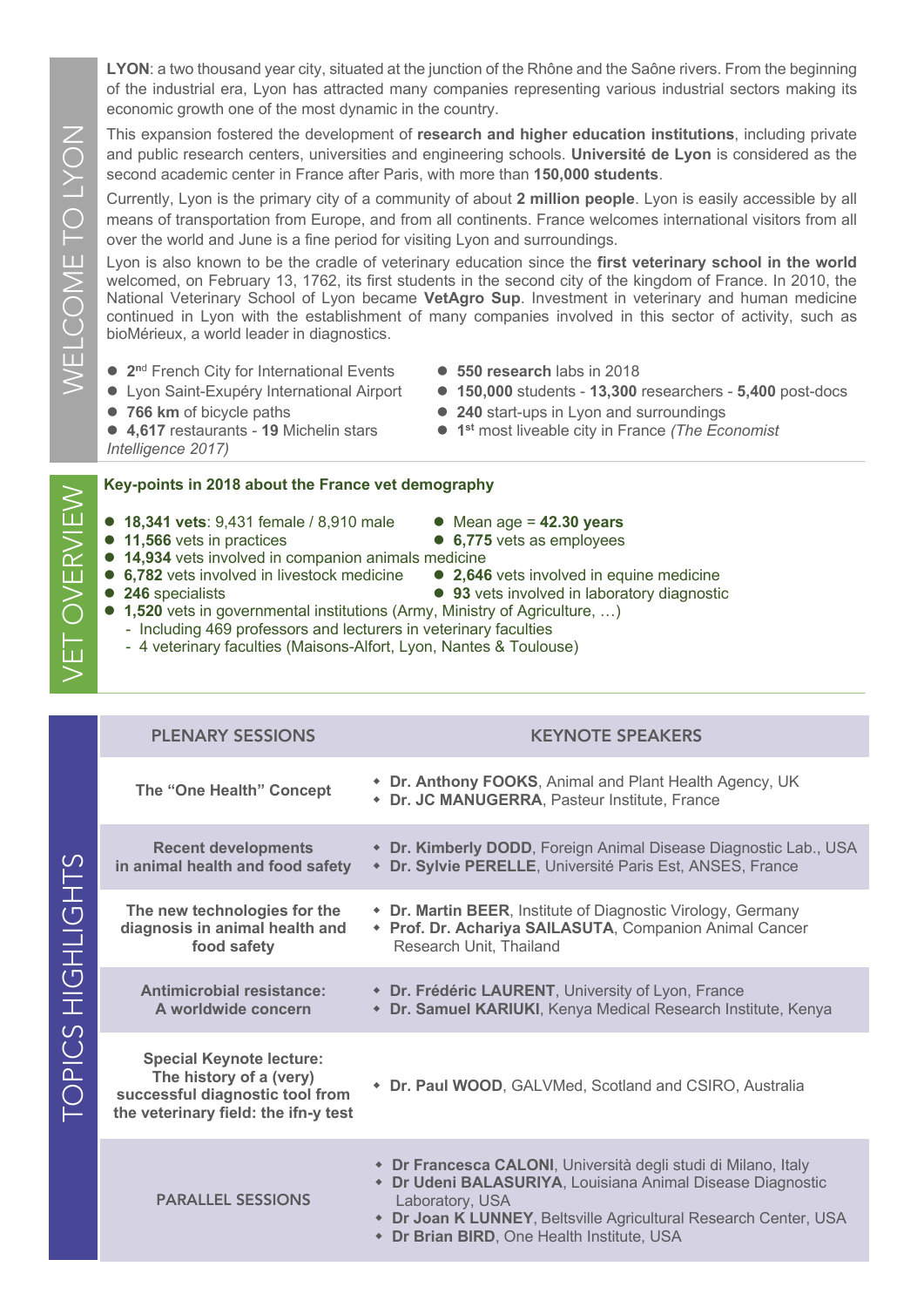### PROGRAM AT A GLANCE



#### **BE VISIBLE**

w ISWAVLD 2023 will bring together **500 experts - biologists and vet diagnosticians** from all around the world.

 $\rightarrow$  Elevate your **company profile** with researchers and practicing engineers

#### **SHOWCASE YOUR INNOVATIONS**

• ISWAVLD 2023 is a unique place to showcase your latest innovations, to launch and confront new products, ideas, solutions to the world of veterinary diagnosticians.

 $\rightarrow$  **Attain maximum exposure** for your company and increase brand awareness

#### **GENERATE SALES LEADS**

w ISWAVLD 2023 gives you an incredible opportunity to network with specialists, to maintain a high profile among key influencers and decision-makers.

 $\rightarrow$  Launch new products and highlight existing ones, generate sales leads on the veterinary and diagnostic sector

#### **MEET BRIGHT STUDENTS**

w ISWAVLD 2023 is a unique opportunity **to improve your network** with a highly qualified scientific community. **Students** are expected to participate and they will be interested to learn about job opportunities.

 $\rightarrow$  Attract new talents and build relationships for the future